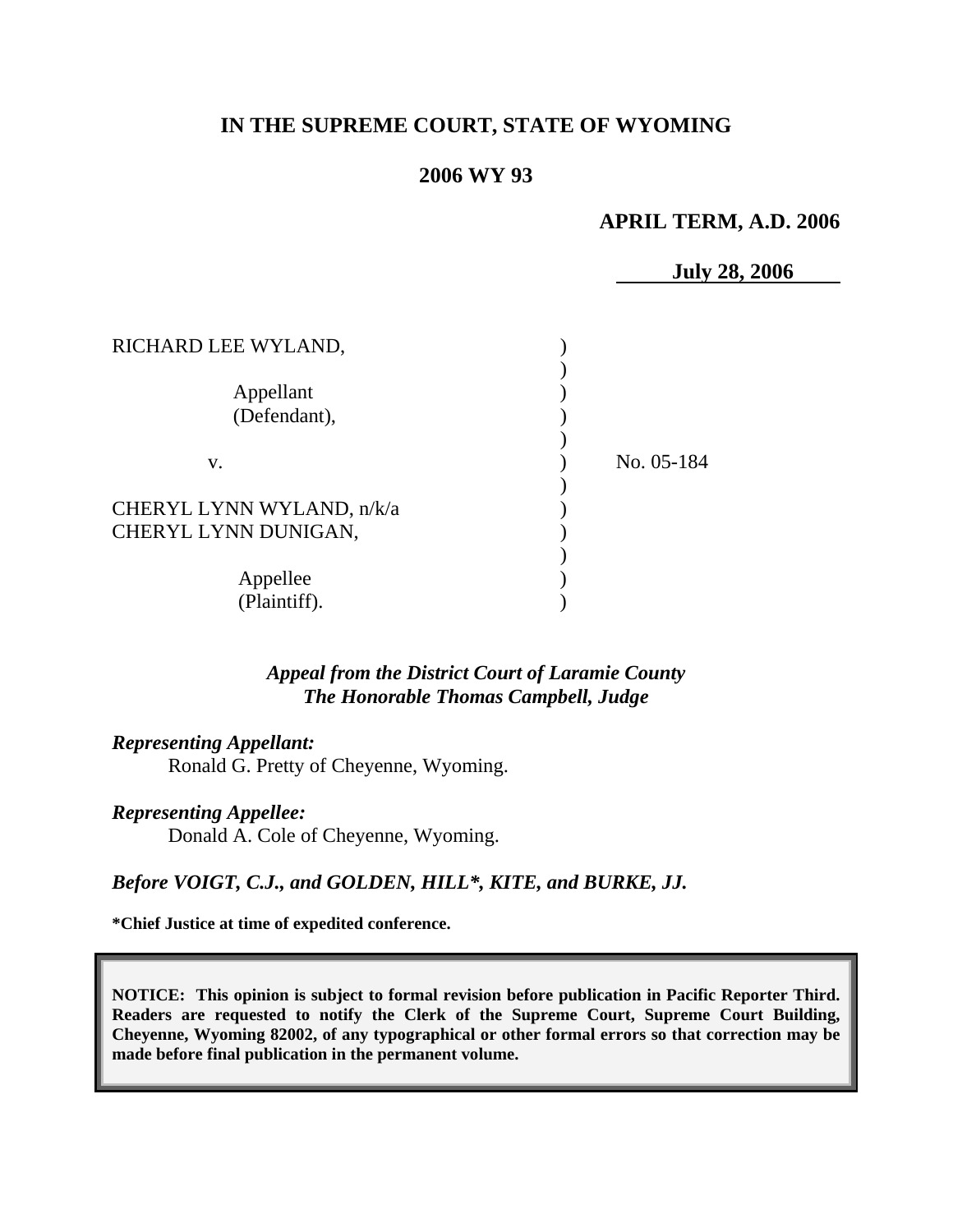## **VOIGT, Chief Justice.**

[¶1] Richard Wyland (Husband) and Cheryl Wyland (Wife) were divorced in 1999. In the divorce decree, the district court awarded Wife a portion of Husband's military retirement benefits in dividing the parties' marital property. The district court later entered an amended qualified domestic relations order (QDRO) relative to these retirement benefits. Husband appeals from that order, claiming that the order improperly modified the divorce decree. We affirm.

#### **ISSUE**

[¶2] The dispositive issue in this appeal is whether the district court erred by entering the Second Amended Qualified Domestic Relations Order.

## **FACTS**

[¶3] The parties were married in 1983, and were divorced in 1999. The divorce decree<sup>[1](#page-1-0)</sup> provided that Wife was to receive "as her sole, separate and absolute property ... one half of that portion of her husband's military retirement earned during the marriage, if entitled to such share and only should such military retirement be vested and paid to husband and only paid on a monthly basis as the Husband receives the same or in a proportionate present value amount should the husband opt for a lump sum payment from the military . . ." and Husband was to receive "as his sole, separate and absolute property . . . his military retirement, less the portion to which wife may be entitled . . . ."

[¶4] In July 1999, Wife asked that the district court enter a QDRO "to implement the terms of" these provisions. The district court filed an order styled as such on August 9, 1999. Shortly thereafter, Wife asked the district court to enter an amended order to correct Husband's social security number. The district court filed an Amended Qualified Domestic Relations Order on August 17, 1999 that included the correction. It does not appear that Husband objected to, or appealed from, either of these orders.

[¶5] In January 2004, Wife petitioned the district court to "clarify" the amended QDRO because "the United States Air Force does not recognize the language in the Order and [Wife] has not been receiving her portion" of Husband's military retirement.<sup>[2](#page-1-1)</sup> She separately asked the district court to hold Husband in contempt because he had retired

<span id="page-1-0"></span><sup>1</sup> The Stipulated Decree of Divorce, filed in January 1999, incorporated the terms of a Property Settlement and Child Custody Agreement the parties filed in November 1998.

<span id="page-1-1"></span> $2$  Based on our review of the record in the instant case, we will treat this as a motion to clarify the divorce decree pursuant to W.R.C.P. 60(a). *See Glover v. Crayk*, 2005 WY 143, ¶¶ 6-8, 122 P.3d 955, 957 (Wyo. 2005).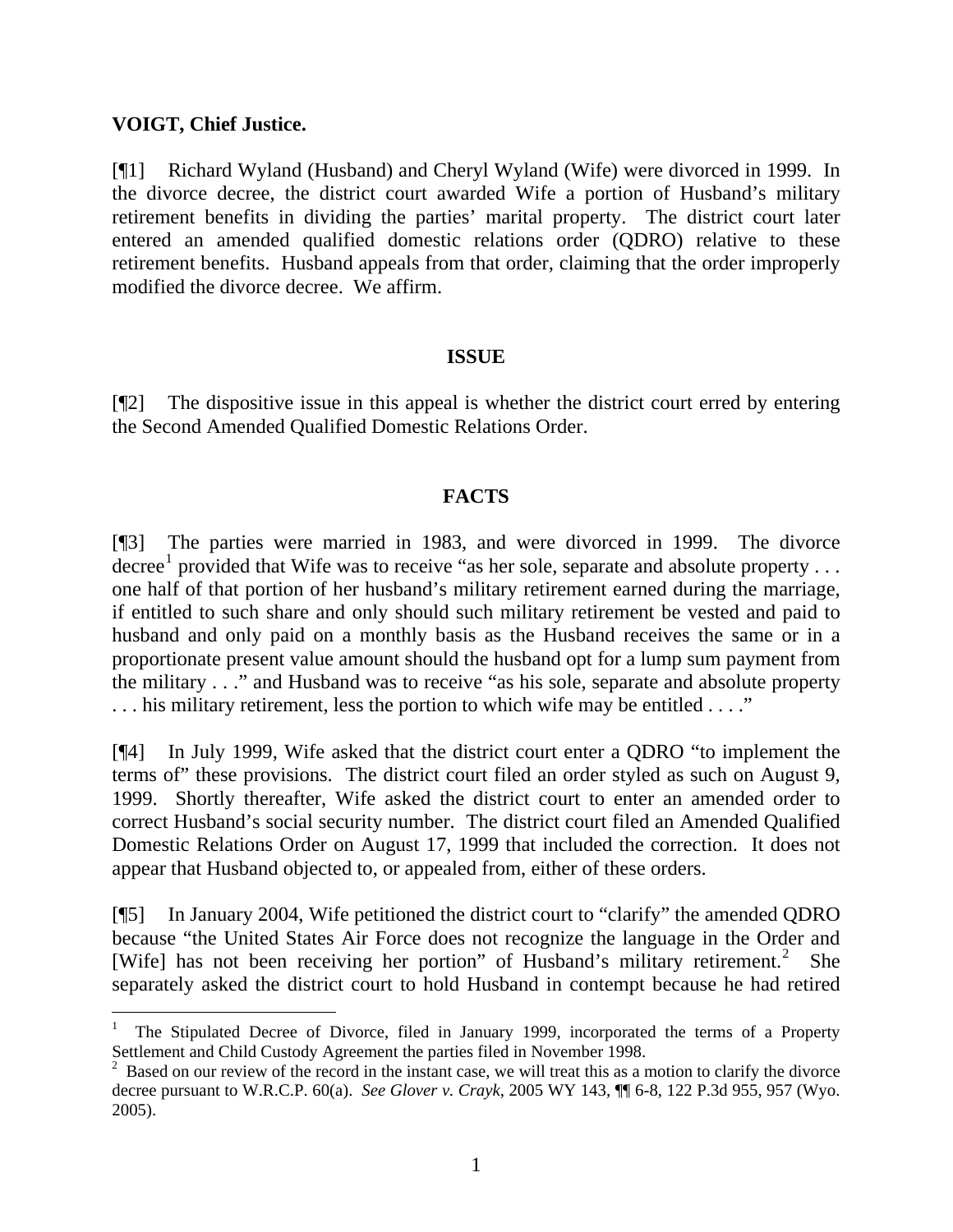and thereafter "refused" to pay Wife any of the retirement benefits she was entitled to receive pursuant to the divorce decree. Husband opposed both of these requests, which requests, as well as Husband's motion to modify custody as to the parties' oldest child, were referred to a circuit court judge for disposition.

[¶6] In July 2004, the circuit court judge held Husband in contempt for not paying Wife her portion of Husband's military retirement benefits (though he did not order any particular sanction), denied Husband's motion to dismiss Wife's petition to clarify the amended QDRO, and agreed to modify custody as to the parties' oldest child. The judge ultimately entered what was styled a Second Amended Qualified Domestic Relations Order on June 13, 2005. It appears that the only difference between this order and the first amended order is the following paragraph:

> The former spouse/Alternate payee is awarded a percentage of the Participant's disposable military retired pay, to be computed by multiplying 50% times a fraction, the numerator of which is 185 months of marriage during the Participant's creditable military service, divided by the Participant's total number of months of creditable military service.

Husband now appeals from the Second Amended Qualified Domestic Relations Order.

# **DISCUSSION**

[¶7] On appeal, Husband argues that the district court "had no authority to enter a QDRO with which to effectuate the parties['] agreement as to the payment of the retirement funds." He contends that the district court did not specify in the divorce decree that it would retain "the continuing jurisdiction to enter a valid QDRO," and that the district court did not have the authority to modify its division of the marital property "in order to make it easier for [Wife] to collect her retirement benefits."

[¶8] The district court provided, in dividing the parties' marital property, that Wife was to receive a portion of Husband's military retirement benefits under certain circumstances. Indeed, "'retirement funds, whether vested, nonvested, or not matured, are marital property divisible upon divorce.'" *Johnson v. Johnson*, 851 P.2d 4, 7 (Wyo. 1993) (quoting *Broadhead v. Broadhead*, 737 P.2d 731, 734 (Wyo. 1987)). Husband is generally correct that once the district court entered a judgment to that effect, it did not then retain the jurisdiction to modify its marital property division "based upon [a] change of circumstances." *Harshfield v. Harshfield*, 842 P.2d 535, 538 (Wyo. 1992). However, W.R.C.P. 60(a) provides, in pertinent part, as follows: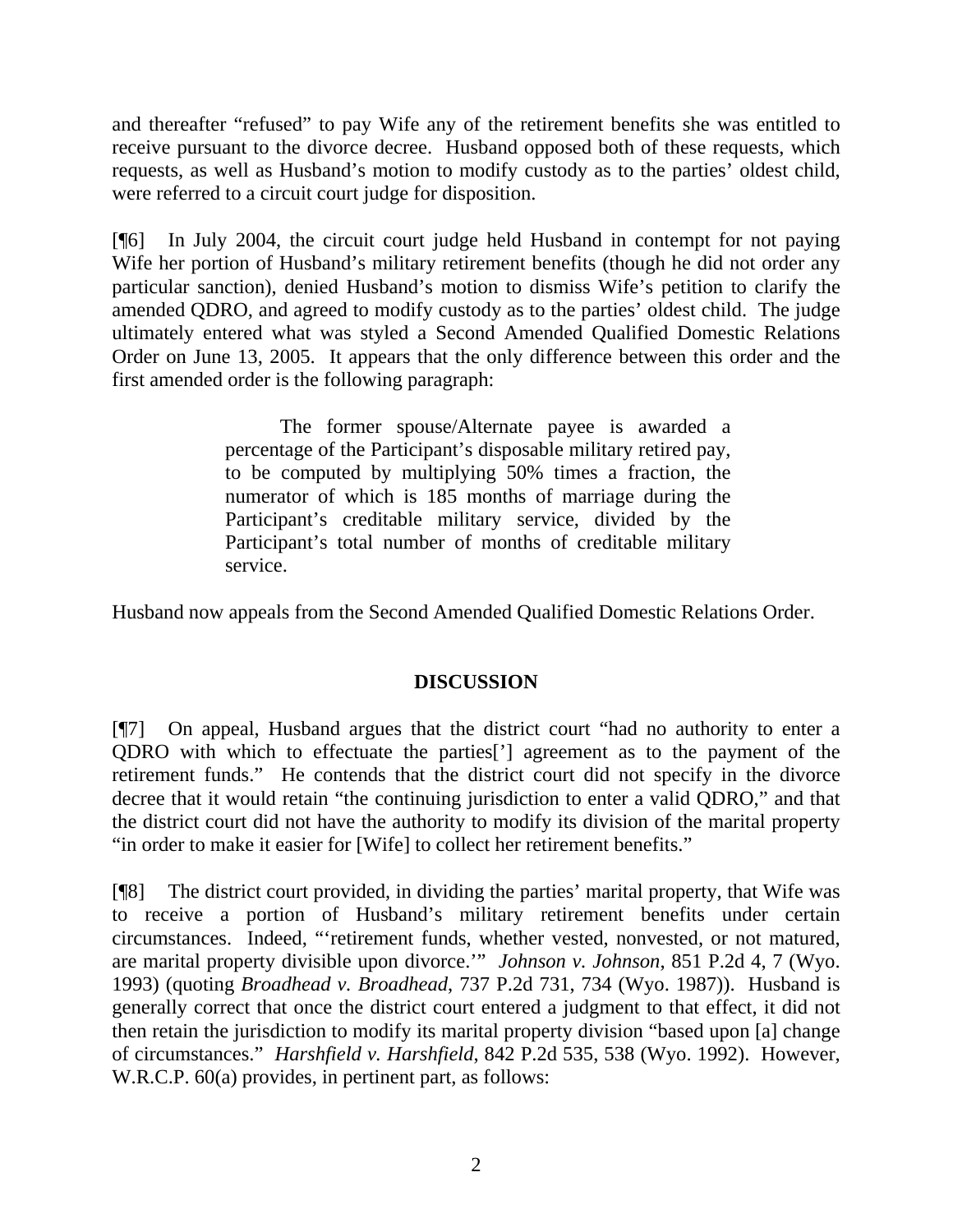(a) *Clerical mistakes.* – Clerical mistakes in judgments, orders or other parts of the record and errors therein arising from oversight or omission may be corrected by the court at any time of its own initiative or on the motion of any party and after such notice, if any, as the court orders.

We consider two factors in reviewing the application of this rule: (1) whether the clarification of a judgment relates to a "clerical mistake"; and if so, (2) whether the order at issue "clarified or modified the original judgment." *Glover v. Crayk*, 2005 WY 143, ¶ 9, 122 P.3d 955, 958 (Wyo. 2005). Both "are questions of law, which we review *de novo*." *Id.*

[¶9] We have said the following regarding the first factor:

 $\overline{a}$ 

W.R.C.P. 60(a) is intended to correct clerical, not judicial, errors. A clerical error is a mistake or omission of a mechanical nature apparent on the face of the record that prevents the judgment as entered from accurately reflecting the judgment that was rendered. In addition, W.R.C.P. 60(a) is designed to clarify, as well as to correct, and is properly invoked to dispel either patent or latent ambiguities in a judgment.

*Elsasser v. Elsasser*, 989 P.2d 106, 108 (Wyo. 1999) (internal citations omitted). In other words, a district court retains the authority, pursuant to Rule 60(a), "to clarify an ambiguous property settlement provision provided in the original decree in order to effectuate the provision." *Glover*, ¶ 7, 122 P.3d at 957; *see also Elsasser*, 989 P.2d at 109 (involving a divorce decree that was insufficient to meet federal statutory requirements for a QDRO and stating that the divorce decree could be clarified "by the addition of" a QDRO pursuant to Rule  $60(a)$ ).

[¶10] Wife clearly sought to clarify and effectuate the divorce decree provision regarding Husband's military retirement benefits so that it met the statutory requirements of the Uniformed Services Former Spouses Protection Act (USFSPA), 10 U.S.C. § 1408  $(2006).$ <sup>[3](#page-3-0)</sup> Subsection (d) of that statute provides, in pertinent part, as follows:

<span id="page-3-0"></span><sup>&</sup>lt;sup>3</sup> Husband claims that we made it clear, "by implication," in *Wallop v. Wallop*, 2004 WY 46,  $\P$  51-53, 88 P.3d 1022, 1035-36 (Wyo. 2004), that a "QDRO can only be given if the proper [f]ederal [s]tatute was implicated." In *Wallop*, ¶¶ 48, 51-52, 88 P.3d at 1034-35, the district court awarded the wife a portion of the husband's federal civil service retirement benefits and ordered that a QDRO should be prepared in accordance with the applicable federal regulations. On appeal, the husband argued that a QDRO was not applicable to civil service retirement benefits. *Id.*, ¶ 51, 88 P.3d at 1035. We noted that the term "QDRO" is "an ERISA-created term" (referring to 29 U.S.C. § 1001 et seq.), that ERISA did not apply to federal civil service retirement benefits, and that "QDROs are not acceptable to affect CSRS benefits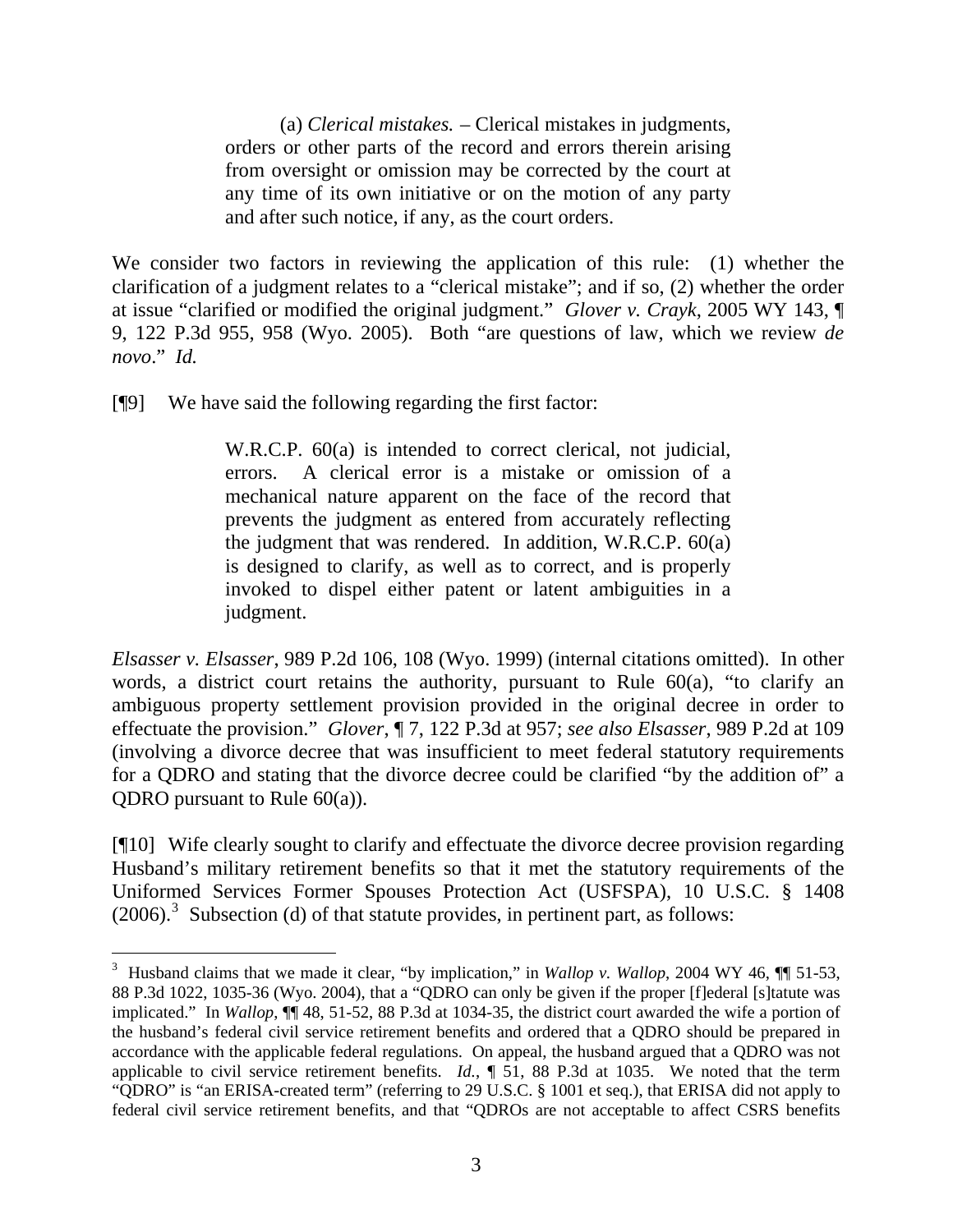(1) After effective service on the Secretary concerned of a court order<sup>[4]</sup>  $\ldots$  with respect to a division of property, specifically providing for the payment of an amount of the disposable retired pay from a member to the . . . former spouse of the member, the Secretary shall make payments . . . from the disposable retired pay of the member to the . . . former spouse . . . with respect to a division of property, in the amount of disposable retired pay specifically provided for in the court order.

## *See also Kelly v. Kelly*, 2003 WY 133, ¶¶ 6-8 and Appendix I, 78 P.3d 220, 222-31 (Wyo. 2003).

[¶11] The United States Air Force was apparently unable to divide Husband's retirement benefits pursuant to the divorce decree without further guidance. Juxtaposition of the divorce decree, the first amended QDRO, and the second amended QDRO reveals that the divorce decree was ambiguous as to precisely how Wife's share of such benefits was to be calculated and required a formula, as well as some additional language and personal information, in order to effectuate the division of benefits. The divorce decree "obviously needed to be clarified" in that regard, and we have held that such a clarification related to

unless the correct terminology is used." *Id.*, ¶ 52, 88 P.3d at 1035. We concluded that the applicable rules nevertheless allowed an order to be labeled as a QDRO if the order expressly stated that it was written in conformity with the applicable substantive non-ERISA regulations. *Id.*, ¶ 52, 88 P.3d at 1035-36. The divorce decree in *Wallop* provided that it should be governed by the applicable non-ERISA federal statutes and regulations and we held that "while the district court did order that Wife's counsel prepare a QDRO, it appropriately specified that any such QDRO be drafted within OPM's rules and regulations as required." *Id.*, ¶ 53, 88 P.3d at 1036.

In the instant case, while the order at issue was labeled a QDRO, the order specifically stated that it "intended to qualify under the Uniformed Services Former Spouses Protection Act, 10 U.S.C. 1408 et seq., with all provisions to be interpreted to make the Decree qualify." Husband does not offer any cogent argument regarding how this statement, and the other language contained in the second amended QDRO, failed to implicate the proper federal statute.

<span id="page-4-0"></span> $4\overline{10}$  U.S.C. § 1408(a)(2) provides, in pertinent part, as follows:

(2) The term "court order" means a final decree of divorce . . . issued by a court . . . which—

(A) is issued in accordance with the laws of the jurisdiction of that court;

(B) provides for—

 $\overline{a}$ 

 . . . (iii) division of property . . .; and

 (C) in the case of a division of property, specifically provides for the payment of an amount, expressed in dollars or as a percentage of disposable retired pay, from the disposable retired pay of a member to the spouse or former spouse of that member.